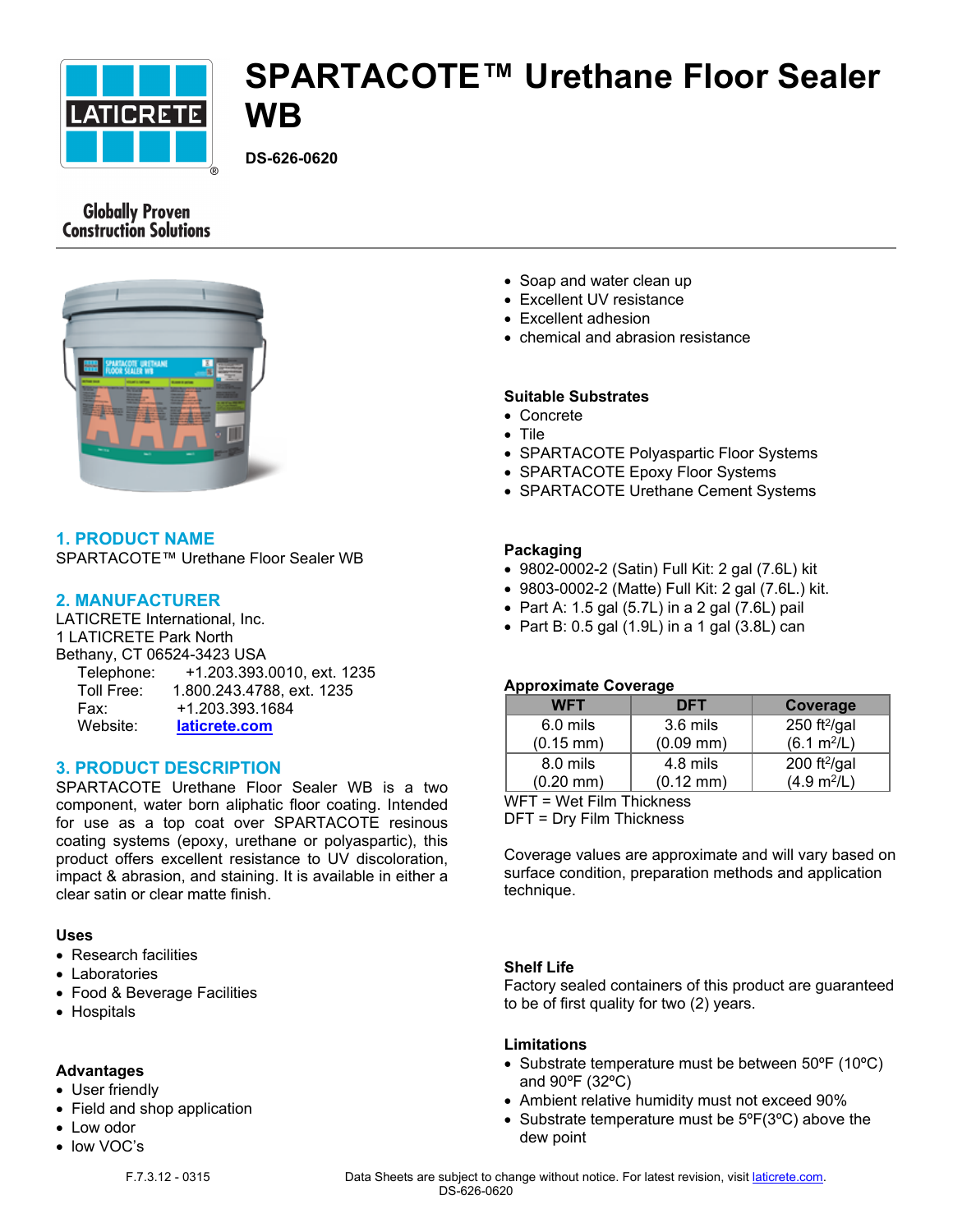- Intended for interior applications only
- Protect from freezing

# **Cautions**

- FOR PROFESSIONAL USE ONLY
- Thoroughly read all technical data sheets, application guidelines, warranty disclaimers and Safety Data Sheets (SDS) prior to use. Application guides are available at www.laticrete.com.
- Wear protective gloves, protective clothing and eye protection.
- Causes skin irritation. If skin irritation or rash occurs: get medical advice/attention
- Causes serious eye irritation. If in eyes: Rinse cautiously with water for several minutes. Remove contact lenses if present and easy to do.
- If swallowed: Rinse mouth do not induce vomiting. Call a physician immediately.
- Keep out of reach of children.
- Harmful if inhaled. May cause respiratory irritation.

# **4. TECHNICAL DATA**

# **VOC/LEED Product Information**

5 g/L (as intended for use)

# **Physical Properties**

| <b>Property</b>        | <b>Test</b><br><b>Method</b>                           | <b>Result</b>                                         |
|------------------------|--------------------------------------------------------|-------------------------------------------------------|
| Tensile Strength       | <b>ASTM</b><br>2370                                    | 3300-3400 psi<br>(22.7-23.4 MPa)                      |
| Shore D<br>Hardness    | <b>ASTM</b><br>D <sub>2240</sub>                       | 42                                                    |
| Chemical<br>Resistance | <b>ASTM</b><br>D <sub>1308</sub><br>(24h spot<br>test) | No effect water with<br>37% sulfuric Acid,<br>6% H202 |

# **Working Properties**

| <b>Property</b>                     | <b>Temperature</b>               | Value                 |
|-------------------------------------|----------------------------------|-----------------------|
| Mix Ratio                           |                                  | Pre-measured<br>units |
| % Solids                            |                                  | 65%                   |
|                                     | 50°F (10°C)                      | 90 minutes            |
| <b>Working Time</b>                 | 75°F (24°C)                      | 60 minutes            |
|                                     | 90°F (32°C)                      | 30 minutes            |
|                                     | 50°F (10°C)                      | 12 hours              |
| Minimum Re-Coat Time                | 75°F (24°C)                      | 6-8 hours             |
|                                     | 90°F (32°C)                      | 4-5 hours             |
|                                     | 50°F (10°C)                      | 10 days               |
| Maximum Re-Coat Time                | 75°F (24°C)                      | 5 days                |
|                                     | $90^{\circ}$ F (32 $^{\circ}$ C) | 48 hours              |
| Foot Traffic / Vehicular<br>Traffic |                                  | 24 hours min.         |

Working properties based on stated temperature and 50% RH. Changes in ambient conditions may cause times to vary.

Specifications subject to change without notification. Results shown are typical but reflect test procedures used. Actual field performance will depend on installation methods and site conditions.

#### **5. INSTALLATION**

#### **Surface Preparation**

SPARTACOTE Urethane Floor Sealer WB is intended for use as a top coat over SPARTACOTE resinous coating systems. Ensure that proper recoat windows are observed. See applicable primer or body coat product technical data sheet for surface preparation requirements.

### **Mixing**

SPARTACOTE Urethane Floor Sealer WB is provided in premeasured units and when mixed will yield 2 gal (7.6L) of material.

Prior to mixing, mechanically mix Part A separately for 1- 2 minutes to disperse any pigments or fillers which may have settled. Mix pre-measured unit of Part A with premeasured unit of Part B for 2-3 minutes.

#### **Application**

SPARTACOTE Urethane Floor Sealer WB may be applied by applied by brush, roller or squeegee. Suggested application thickness is 6-8 mils (0.15-0.2 mm). Spread evenly over all surfaces and immediately backroll with a short nap roller to help level.

To optimize inter-coat adhesion, appropriate recoat times must be observed. Exposure of the coating to direct sunlight will considerably shorten the recoat times. If recommended recoat times are exceeded, consult a LATICRETE Technical Service Representative; sanding or abrasive blasting may be required.

With all epoxies after priming and before each additional coat, examine the surface for amine blush (oily film). If present, remove by cleaning the surface with acetone.

#### **Notes**

Mock-ups and field test areas are required in order to validate performance and appearance related characteristics (including but not limited to color, inherent surface variations, wear, anti dusting, abrasion resistance, chemical resistance, stain resistance, coefficient of friction, etc.) to ensure system performance as specified for the intended use, and to determine approval of the coating system.

Variability in job site conditions (including but not limited to surface preparation, sunlight, humidity, dew point, temperature, etc.) during application of SPARTACOTE products may lead to fisheyes, blistering, pinholes,